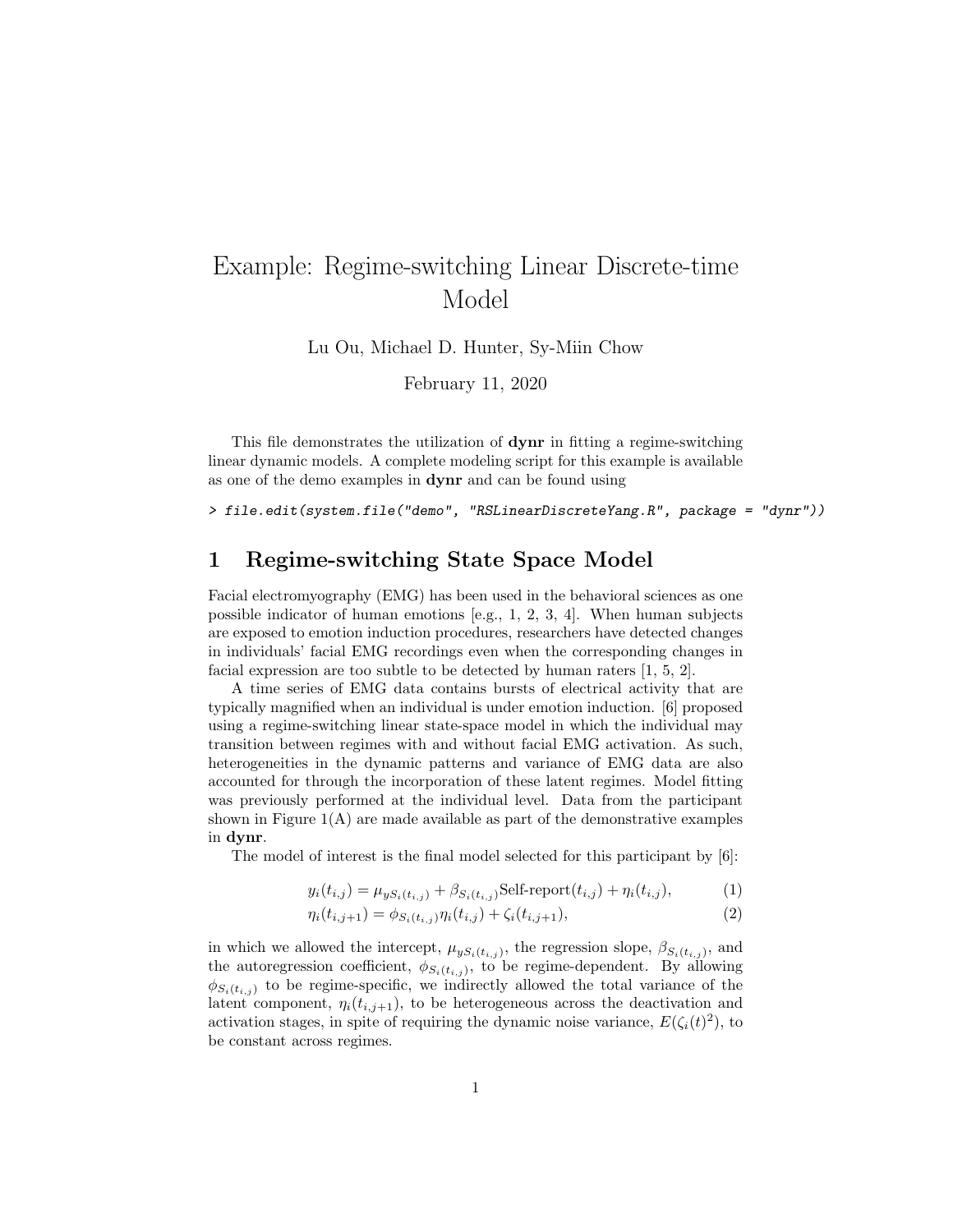

Figure 1: (A) A plot of integrated electromyography (iEMG) and self–report affect ratings for one participant with a time interval of 0.2 seconds between two adjacent observations. Self–report  $=$  self–report affect ratings; iEMG  $=$ integrated EMG signals. (B) An automatic plot of the smoothed state estimates for the regime-switching linear state-space model.

### 1.1 Prepare the data

The first step in dynr modeling is to structure the data. This is done with the  $dynr.data()$  function.

```
> #---- Load packages ----
> require("dynr")
> #---- Read in data and create dynr data object----
> data("EMG")
> EMGdata <- dynr.data(EMG, id = 'id', time = 'time',
+ observed = 'iEMG', covariates = 'SelfReport')
```
The first argument of this function is either a ts class object of single-subject time series or a *data.frame* structured in a long (relational) format (i.e., with different measurement occasions from the same subject appearing as different rows in the data frame). Missing values in the observed variables should be indicated by NA. When a ts class object is passed to  $dynr.data(),$  no other inputs are needed. Otherwise, the id argument needs the name of the ID variable as input, and allows multiple people to be estimated in a single model by distinguishing different individuals with the ID variable. That is, it indicates which rows should be modeled together as a time series. Thus, multi-subject modeling is as easy as single-subject modeling; only the data differ. The time argument needs the name of the TIME variable that indicates subject-specific measurement occasions. If a discrete-time model is desired, the TIME variable should contain subject-specific sequences of (subsets of) consecutively equally spaced numbers (e.g, 1, 2, 3,  $\cdots$ ). In other words, the program assumes that the input *data.frame* is equally spaced with potential missingness. If the measurement occasions for a subject are a subset of an arithmetic sequence but are not consecutive, NAs will be inserted automatically to create an equally spaced data set before estimation. If a continuous-time model is being specified, the TIME variable can contain subject-specific increasing sequences of irregularly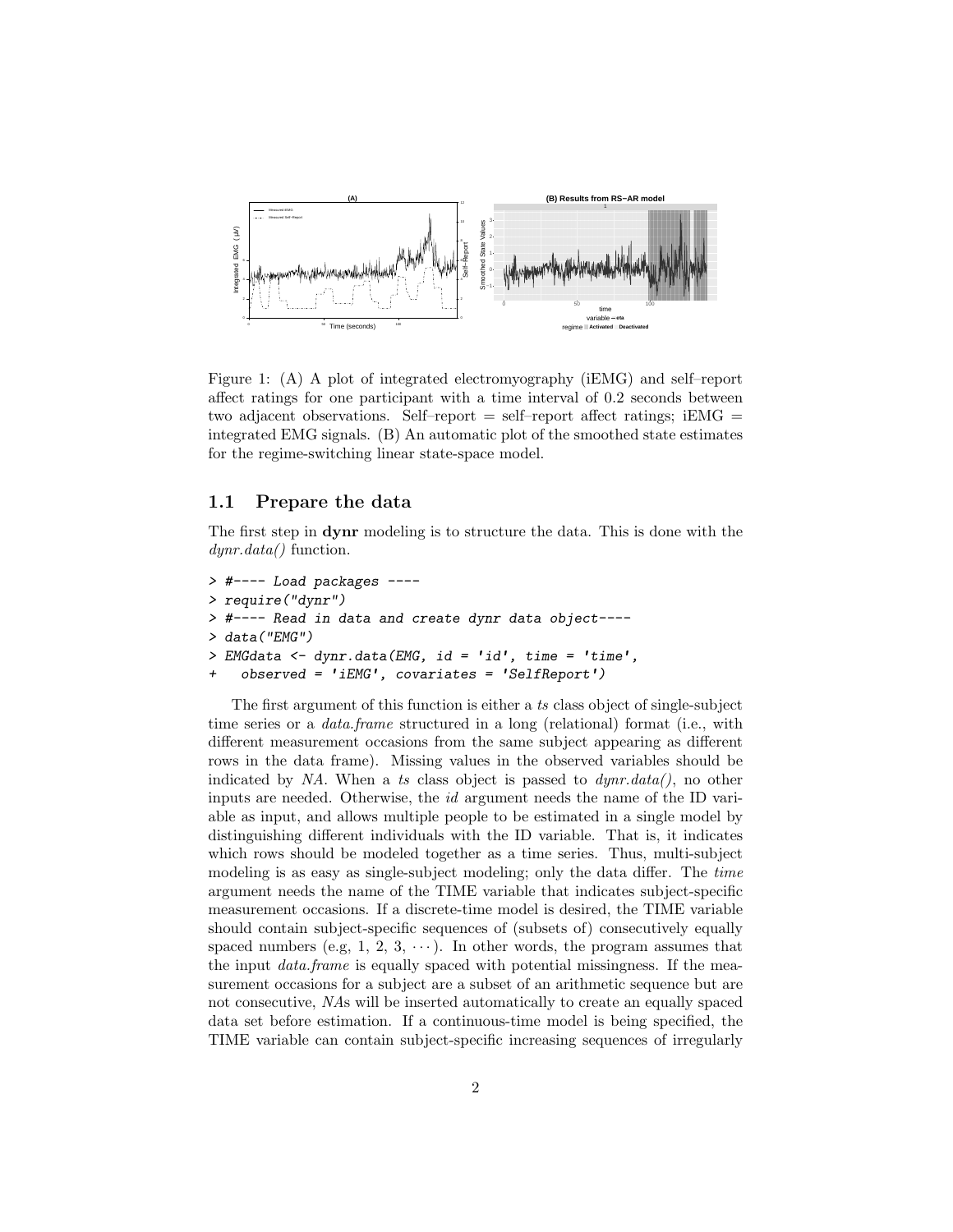spaced real numbers. That is, the data may be input at their original, irregularly spaced intervals without the need to insert missingness. In this particular example, a discrete time model is used.

The observed and covariates arguments are used to indicate the names of the observed variables and covariates in the data. Covariates are defined as fixed predictors that are hypothesized to affect the modeling functions in one or more ways, but are otherwise not of interest (i.e., not modeled as dependent variables) to the user. Missing values in covariates are not allowed. That is, missing values in the covariates, if there are any, should be imputed first. The  $dynr.data()$ function lets users include data sets with many variables, but only use a few. The output of the function combines with the model recipe information later to map the model onto the data.

#### 1.2 Prepare the recipes

The next step in dynr modeling is to build the recipes for the various parts of a model. The recipes are created with  $prep.*()$  functions.

#### 1.2.1 Model specification: the dynamic functions

The dynamic model can take on the form of continuous-time models as

$$
d\boldsymbol{\eta}_i(t) = \boldsymbol{f}_{S_i(t)}\left(\boldsymbol{\eta}_i(t), t, \boldsymbol{x}_i(t)\right)dt + d\boldsymbol{w}_i(t),\tag{3}
$$

or the form of discrete-time state-space models [7] as

$$
\eta_i(t_{i,j+1}) = f_{S_i(t)}(\eta_i(t_{i,j}), t_{i,j}, x_i(t_{i,j})) + w_i(t_{i,j+1}),
$$
\n(4)

where i indexes person, t indexes time,  $\eta_i(t)$  is the  $r \times 1$  vector of latent variables at time t,  $\mathbf{x}_i(t)$  is the vector of covariates at time t, and  $\mathbf{f}_{S_i(t)}(.)$  is the vector of (possibly nonlinear) dynamic functions.  $f_{S_i(t)}(.)$  depends on the latent regime indicator,  $S_i(t)$ , the discrete-valued latent variable that indexes the operating regime at time  $t$ .

The dynamic functions,  $f_{S_i(t)}(t)$  in Equations 3 and 4, can be specified using one of two possible functions in dynr: prep.formulaDynamics() and prep.matrixDynamics(). The dynamic model in this particular example consists only of linear functions, although the parameters that appear in these linear functions are regimedependent. In this special case, the dynamic model in Equation 4 reduces to:

$$
\eta_i(t_{i,j+1}) = \alpha_{S_i(t_{i,j})} + F_{S_i(t_{i,j})}\eta_i(t_{i,j}) + B_{S_i(t_{i,j})}x_i(t_{i,j}) + w_i(t_{i,j+1}),
$$
 (5)

where the general, possibly nonlinear function  $f_{S_i(t)}($ ) is replaced with a linear function consisting of (1) an intercept term  $\alpha_{S_i(t_{i,j})}$ , (2) linear dynamics instantiated as an  $r \times r$  matrix  $\mathbf{F}_{S_i(t_{i,j})}$ , (3) linear covariate regression effects  $B_{S_i(t_{i,j})}$ , and the same additive noise term  $w_i(t_{i,j+1})$ . As indicated by the subscript  $S_i(t_{i,j})$ , all of these can also be regime-dependent. Of course, the same structure is possible in continuous time as the linear analog of Equation 3.

$$
d\eta_i(t) = \left(\alpha_{S_i(t)} + \mathbf{F}_{S_i(t)}\eta_i(t) + \mathbf{B}_{S_i(t)}\mathbf{x}_i(t)\right)dt + d\mathbf{w}_i(t),\tag{6}
$$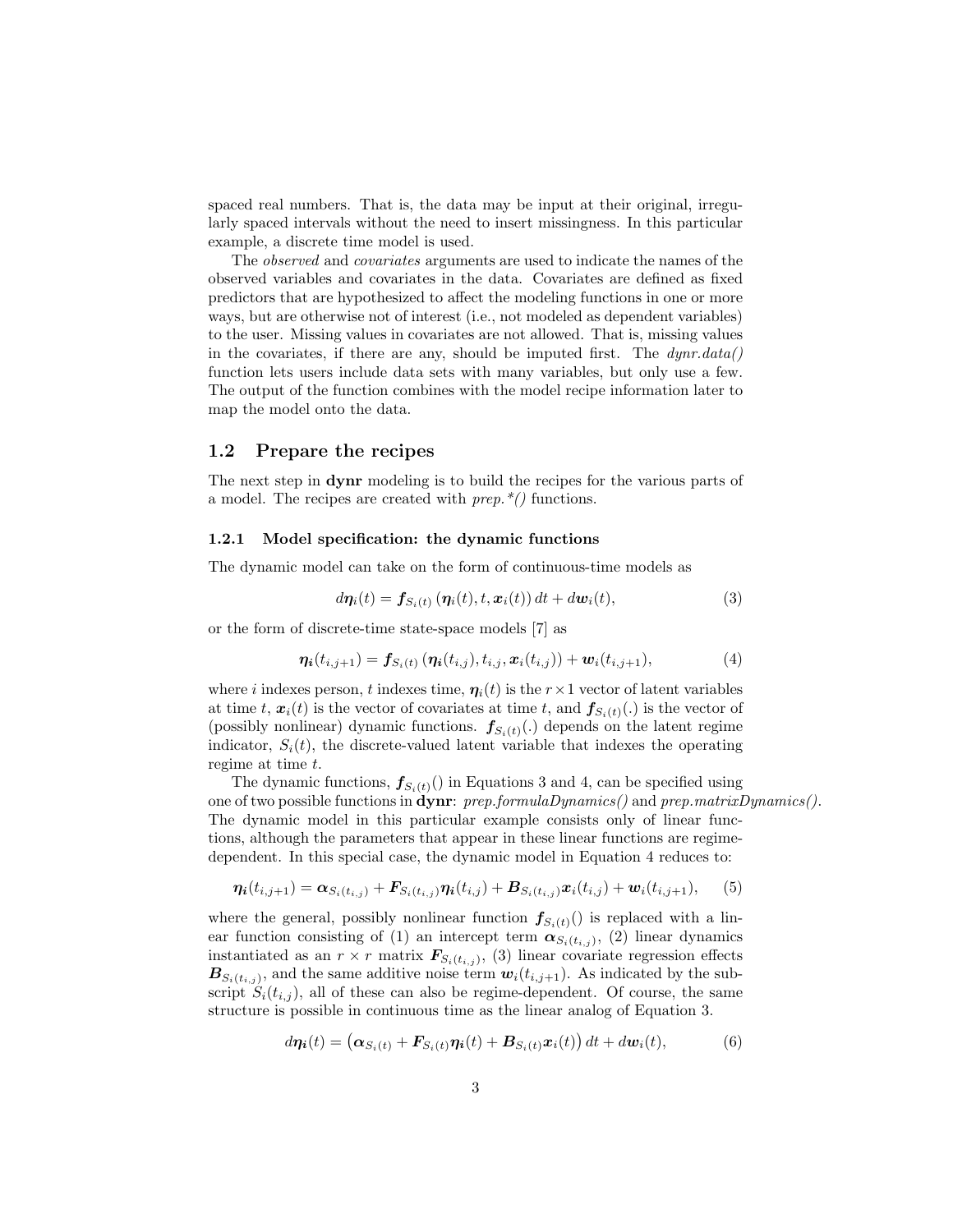In this example, the dynamics as in Equation 2 are linear and discrete-time, so we can describe the dynamics in terms of Equation 5 as

$$
\eta_i(t_{i,j+1}) = \underbrace{0}_{\alpha_{S_i(t_{i,j})}} + \underbrace{\phi_{S_i(t_{i,j})}}_{\mathbf{F}_{S_i(t_{i,j})}} \eta_i(t_{i,j}) + \underbrace{0}_{\mathbf{B}_{S_i(t_{i,j})}} \mathbf{x}_i(t_{i,j}) + \underbrace{\zeta_i(t_{i,j+1})}_{\mathbf{w}_i(t_{i,j+1})}. \tag{7}
$$

The prep.matrixDynamics() function allows the user to specify the structures of the intercept vector  $\alpha_{S_i(t_{i,j})}$ , through values.int and params.int, the covariate regression matrix  $B_{S_i(t_{i,j})}$ , through values.exo and params.exo, and the onestep-ahead transition matrix  $\mathbf{F}_{S_i(t_{i,j})}$ , through values.dyn and params.dyn, in the linear special case for those who prefer to work in such a matrix algebraic framework. We illustrate this function in the current example below. The values.dyn argument gives a list of matrices for the starting values of  $\mathbf{F}_{S_i(t_{i,j})}$ . The params.dyn argument names the free parameters. These are the  $\phi_{S_t}$  in Equation 2. The *isContinuousTime* argument switches between continuoustime modeling (when true) and discrete-time modeling (when false). Because this argument is false, the dynamics are in a discrete-time form that matches Equation 2. The arguments corresponding to the intercepts (values.int and params.int) and the covariate effects (values.exo and params.exo) are omitted to leave these matrices as zeros.

```
> #---- Dynamic functions ----
> recDyn <- prep.matrixDynamics(
   values.dyn = list(matrix(.1, 1, 1), matrix(.5, 1, 1)),
   params.dyn = list(matrix('phi_1', 1, 1), matrix('phi_2', 1, 1)),+ isContinuousTime = FALSE)
```
#### 1.2.2 Model specification: the linear measurement function

For both discrete- and continuous-time models, we assume that we have a discrete-time measurement model in which  $\eta_i(t_{i,j})$  at discrete time point  $t_{i,j}$ is indicated by a  $p \times 1$  vector of manifest observations,  $y_i(t_{i,j})$  as

$$
\mathbf{y}_i(t_{i,j}) = \boldsymbol{\tau}_{S_i(t_{i,j})} + \boldsymbol{\Lambda}_{S_i(t_{i,j})} \boldsymbol{\eta}_i(t_{i,j}) + \boldsymbol{\Lambda}_{S_i(t_{i,j})} \boldsymbol{x}_i(t_{i,j}) + \boldsymbol{\epsilon}_i(t_{i,j}), \quad \boldsymbol{\epsilon}_i(t_{i,j}) \sim N\left(\mathbf{0}, \mathbf{R}_{S_i(t_{i,j})}\right), \tag{8}
$$

where  $\tau_{S_i(t_{i,j})}$  is a  $p \times 1$  vector of intercepts,  $\mathbf{A}_{S_i(t_{i,j})}$  is a matrix of regression weights for the covariates observed at time  $t_{i,j}$ ,  $\mathbf{\Lambda}_{S_i(t_{i,j})}$  is a  $p \times r$  factor loadings matrix that links the observed variables to the latent variables, and  $\epsilon_i(t_{i,j})$  is a  $p \times 1$  vector of measurement errors assumed to be serially uncorrelated over time and normally distributed with zero means and (possibly) regime-specific covariance matrix,  $\mathbf{R}_{S_i(t_{i,j})}$ .

```
> #---- Measurement ----
> recMeas <- prep.measurement(
    values.load = rep(list(matrix(1, 1, 1)), 2),values.int = list(matrix(4, 1, 1), matrix(3, 1, 1)),
   params.int = list(matrix('mu_1', 1, 1), matrix('mu_2', 1, 1)),
```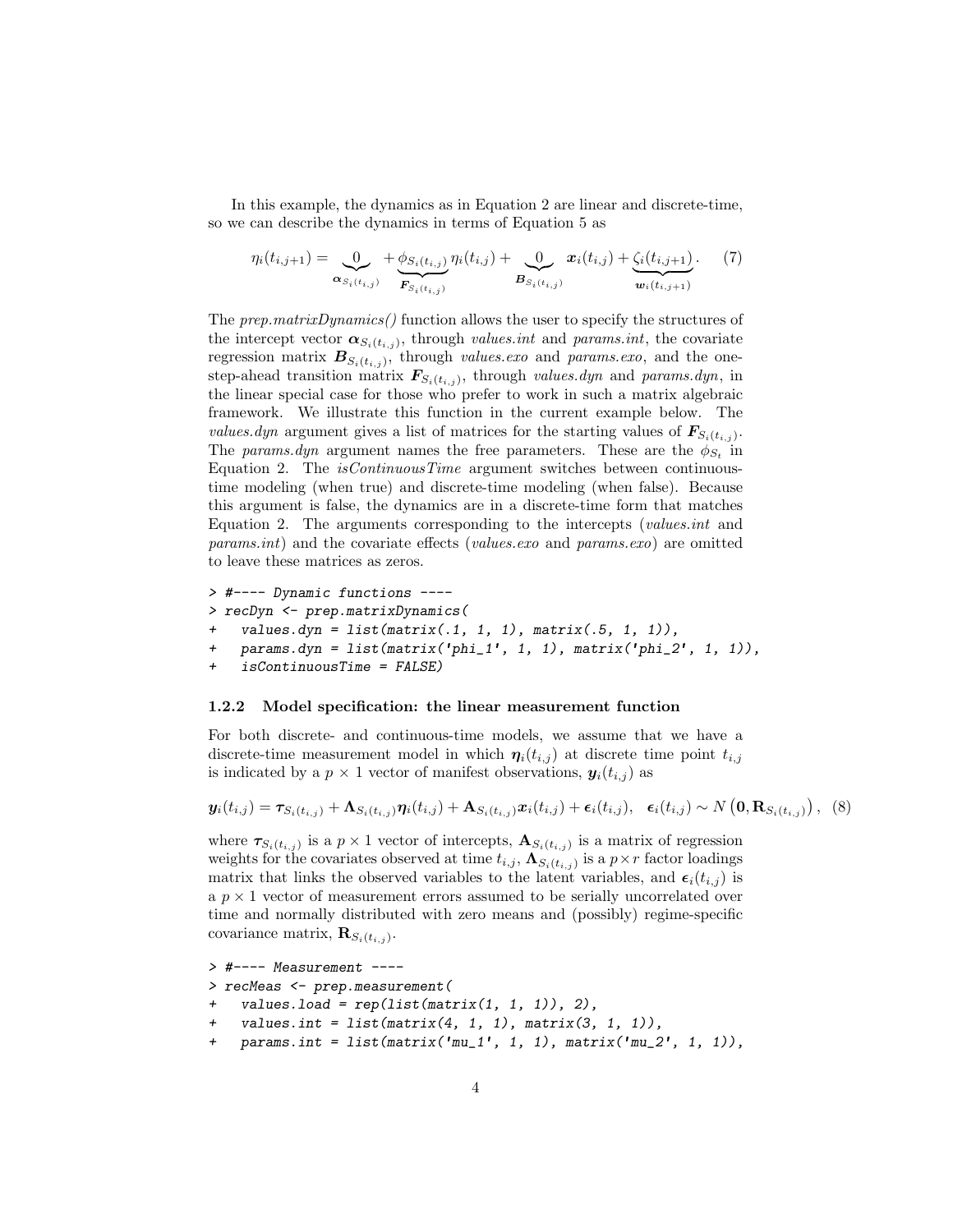- + values.exo = list(matrix(0, 1, 1), matrix(1, 1, 1)),
- + params.exo = list(matrix('fixed', 1, 1), matrix('beta\_2', 1, 1)),
- $obs.name = c('iEMG'),$
- + state.names =  $c('eta'),$
- $exo.name = c('SelfReport"))$

#### 1.2.3 Model specification: the latent and observed noise covariance structures

The noise recipe is created with prep.noise().  $w_i(t)$  in Equation 3 is an rdimensional Wiener process (i.e., continuous-time analog of a random walk process). The differentials of the Wiener processes have zero means and regimespecific covariance matrix,  $\mathbf{Q}_{S_i(t)}$ , often called the *diffusion* matrix. In Equation 4, however,  $w_i(t)$  denotes a vector of Gaussian distributed process noise with regime-specific covariance matrix,  $\mathbf{Q}_{S_i(t)}$ . In both continuous- and discretetime models,  $\mathbf{Q}_{S_i(t)}$  can be specified by the \*.latent arguments in prep.noise(). The \*.*observed* arguments are for  $\mathbf{R}_{S_i(t_{i,j})}$  in Equation 8.

The code below creates the noise recipe by calling the  $prep.noise()$  function. The noise recipe is stored in the *recNoise* object, an abbreviation for "recipe noise". The latent noise covariance matrix is a  $1 \times 1$  matrix with a free parameter called dynNoise, short for "dynamic noise." The observed noise covariance matrix is also a  $1 \times 1$  matrix, but has the measurement noise variance fixed to zero. These covariance matrices need to be positive definite. The zero's in the diagonal of a covariance matrix are internally replaced by a small positive number automatically before estimation. To ensure the matrix stays positive definite in estimation, we will apply a set of transformations to the matrix in each iteration of the optimization, so the starting or fixed values of these matrices are automatically adjusted for this purpose.

```
> #---- Dynamic and measurement noise cov structures----
> recNoise <- prep.noise(
    values. latent = matrix(1, 1, 1),
   params. latent = matrix('dynNoise', 1, 1),
    values.observed = matrix(0, 1, 1),
   params. observed = matrix('fixed', 1, 1))
```
#### 1.2.4 Model specification: the initial condition

In both the discrete- and continuous-time cases, the initial conditions for the dynamic functions are defined explicitly to be the latent variables at an individualspecific initial time point,  $t_{i,1}$  (i.e., the first observed time point), denoted as  $\eta_i(t_{i,1})$ , and are specified to be normally distributed with means  $\mu_{\eta_1}$  and covariance matrix,  $\Sigma_{\eta_1}$ :

$$
\eta_i(t_{i,1}) \sim N(\boldsymbol{\mu}_{\boldsymbol{\eta}_1}, \boldsymbol{\Sigma}_{\boldsymbol{\eta}_1}). \tag{9}
$$

The subscript  $S_i(t)$  that appears in Equations 3–8 indicates that the values of the parameters in these functions and matrices may depend on  $S_i(t)$ , the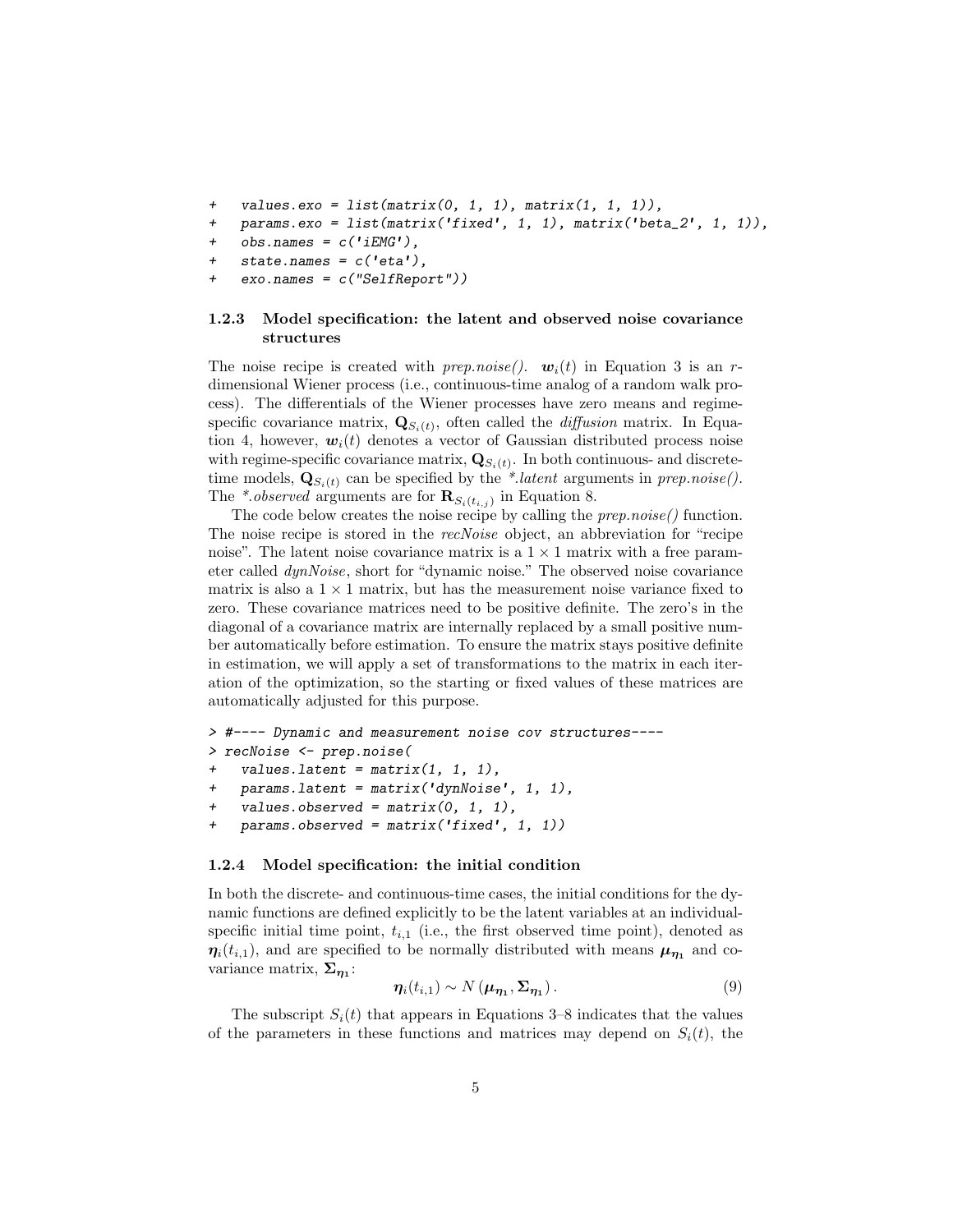operating regime for individual  $i$  at time point,  $t$ . Often in practice, only some of these elements are freed to vary by regime. To make inferences on  $S_i(t_{i,j})$ , it is essential to specify a model or mechanism through which  $S_i(t_{i,j})$  changes over individuals and time. Just as with the continuous latent variables in  $\eta_i(t)$ , we initialize the categorical latent variable  $S_i(t_{i,j})$  on the first occasion and then provide a model for how  $S_i(t_{i,j})$  changes over time. The initial class (or regime) probabilities for  $S_i(t_{i,1})$  are represented using a multinomial regression model as

$$
\Pr\left(S_i(t_{i,1}) = m | \mathbf{x}_i(t_{i,1})\right) \stackrel{\Delta}{=} \pi_{m,i1} = \frac{\exp(a_m + \mathbf{b}_m^T \mathbf{x}_i(t_{i,1}))}{\sum_{k=1}^M \exp(a_k + \mathbf{b}_k^T \mathbf{x}_i(t_{i,1}))},\tag{10}
$$

where  $M$  denotes the total number of regimes,  $a_m$  denotes the logit intercept for the mth regime and  $\mathbf{b}_m$  is a  $n_b \times 1$  vector of regression slopes linked to a vector of covariates used to explain possible interindividual differences in initial log-odds (LO) of being in a regime relative to the reference regime selected by the user, operationalized as the regime where  $a_m$  and all entries in  $\mathbf{b}_m$  are set to zero. Setting these entries to be zero in at least the reference regime is necessary for identification purposes: this ensures that the initial regime probabilities across all the hypothesized regimes sum to 1.0. In the simplest case without covariates, Equation 10 reduces to a specification of  $M$  initial regime prevalence parameters - either on a LO (ranging from  $-\infty$  to  $+\infty$ ) or a probability (ranging between 0 and 1) scale, as preferred by the user.

The prep.initial() function is used to specify the  $\mu_{\eta_1}$  and  $\Sigma_{\eta_1}$  in Equation 9, as well as the model for the initial regime probabilities (i.e., Equation 10).

```
> #---- Initial condition specification ----
> recIni <- prep.initial(
   values.inistate = matrix(0, 1, 1),params.inistate = matrix('fixed', 1, 1),values.inicov = matrix(1, 1, 1),
   params.inicov = matrix('fixed', 1, 1),values.regimep = c(1, 0),
+ params.regimep = c('fixed', 'fixed'))
```
#### 1.2.5 Model specification: the regime-switching model

With the initial class probabilities specified, it remains to create a model for how the classes change over time. A simple strategy for this is to create a first-order Markov model for the categorical latent variable,  $S_i(t_{i,j}), j = 2, \ldots, T$ , for the remaining time span. Such a model assumes that the probability of entering the current regime depends only on the previous regime. All possible transitions from one regime to another can be arranged into a matrix of transition probabilities, in which the rows index the previous regime at time  $t_{i,j-1}$  and the columns index the regime to which the system transitions at time  $t_{i,j}$ . The rows of this matrix sum to 1.0 because the probability of transitioning from a particular state to any other state must be 1.0. Hence, we use a first-order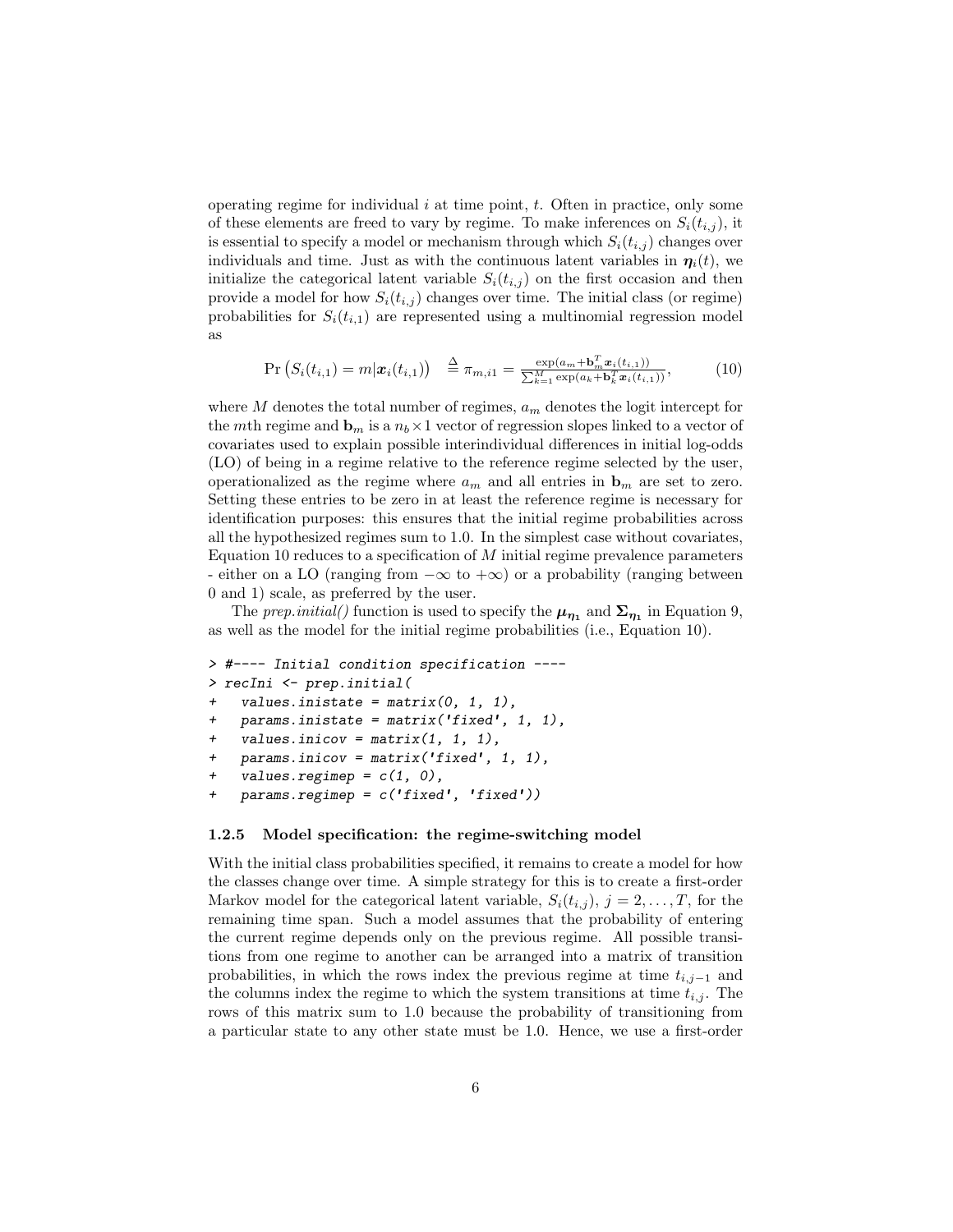Markov process to define how the classes change over time in a transition probability matrix. This transition matrix may also depend on covariates. Thus, a multinomial logistic regression equation is assumed to govern the probabilities of transitions between regimes as:

$$
\Pr\left(S_i(t_{i,j}) = m | S_i(t_{i,j-1}) = l, \mathbf{x}_i(t_{i,j})\right) \stackrel{\Delta}{=} \pi_{lm, it} = \frac{\exp(c_{lm} + \mathbf{d}_{lm}^T \mathbf{x}_i(t_{i,j})}{\sum_{k=1}^M \exp(c_{lk} + \mathbf{d}_{lk}^T \mathbf{x}_i(t_{i,j}))} (11)
$$

where  $\pi_{lm,it}$  denotes individual i's probability of transitioning from class l at time  $t_{i,j-1}$  to class m at time  $t_{i,j}$  (i.e., the entry in the lth row and mth column of the transition probability matrix),  $c_{lm}$  denotes the logit intercept for the transition probability, and  $\mathbf{d}_{lm}$  is a  $n_d \times 1$  vector of logit slopes summarizing the effects of the covariates in  $x_i(t_{i,j})$  on that transition probability. The coefficients in  $\mathbf{d}_{lm}$  are LO parameters representing the effects of the covariates on the LO of transitioning from the lth regime into the mth regime relative to transitioning into the reference regime - namely, the regime in which all LO parameters (including  $c_{lM}$  and all elements in  $\mathbf{d}_{lM}^T$ ) are set to 0. One regime, again, has to be specified as the reference regime for identification purposes to ensure that conditional on being in a particular regime at time  $t_{i,j-1}$ , the probabilities of transitioning to each of the M regimes sum to 1.0 (i.e.,  $\sum_{m=1}^{M} \pi_{lm} = 1$ ).

The prep.regimes() function specifies the structure of the regime switching functions shown in Equation 11. Note that based on Equation 11, a total of  $n_d + 1$  parameters, including an intercept,  $c_{lm}$ , and  $n_d$  regression slopes in  $\mathbf{d}_{lm}$ , have to be defined for each of the functions governing the transition from the *l*th regime  $(l = 1, ..., M)$  to the *mth* regime  $(m = 1, ..., M)$ . In total, there are  $M \times M$  of such transition functions, corresponding to entries in an  $M \times M$  transition probability matrix. The function *prep.regimes*() requires the user to provide the starting values (through the values argument) and names (through the *params* argument) for these  $M \times (n_d + 1)$  parameters as a matrix whose number of rows equals to the number of regimes  $(i.e., M)$  and number of columns equals to the product of the number of regimes and the total number of parameters (i.e.,  $(n_d + 1)M$ ) as:

$$
\begin{bmatrix} c_{11} & \mathbf{d}_{11}^{\top} & c_{12} & \mathbf{d}_{12}^{\top} & \cdots & c_{1M} & \mathbf{d}_{1M}^{\top} \\ c_{21} & \mathbf{d}_{21}^{\top} & c_{22} & \mathbf{d}_{22}^{\top} & \cdots & c_{2M} & \mathbf{d}_{2M}^{\top} \\ \vdots & \vdots & \vdots & \vdots & \vdots & \vdots \\ c_{M1} & \mathbf{d}_{M1} & c_{M2} & \mathbf{d}_{M2} & \cdots & c_{MM} & \mathbf{d}_{MM} \end{bmatrix}.
$$
 (12)

In this example, we do not have any covariates in the regime-switching (RS) functions. Thus, all the cells corresponding to the entries in  $\mathbf{d}_{lm}$  drop out. The problem then reduces to the specification of a  $2 \times 2$  transition log-odds (LO) matrix. Here, we are interested in specifying a RS model in which conditional on any of the two previous regimes, there is a higher probability of staying in the current regime than transitioning to a different regime. To accomplish this, we first note that we set the LO entries in second column of the  $2 \times 2$  transition LO matrix (corresponding to the Activated Regime) to zero for identification purposes. Thus, the Activated Regime serves in this case as the reference regime.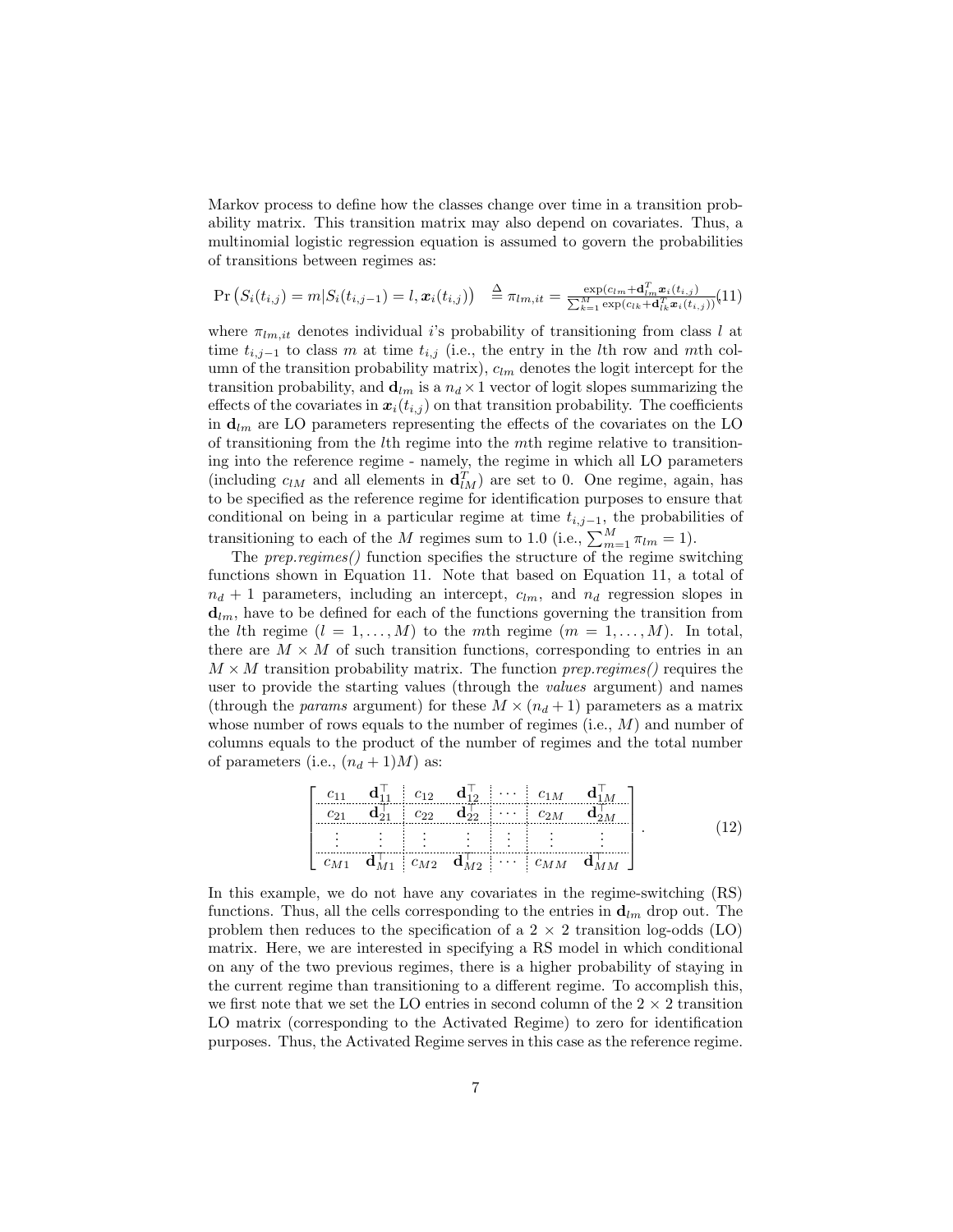The first column of the transition LO matrix, which consists of freely estimated LO parameters named  $c11$  and  $c21$ , is populated with the starting values of: (1)  $c11 = 0.7$ , corresponding to  $exp(0.7) = 2.01$  times greater LO of staying within the Deactivated Regime as transitioning from the Deactivated to the Activated Regime, the reference regime; and (2)  $c21 = -1$ , corresponding to  $exp(-1) = 0.37$  times lower LO of transitioning from the Activated Regime to the Deactivated Regime relative to the LO of staying Activated.

```
> # ---- Regimes-switching model ----
> recReg <- prep.regimes(
    values = matrix(c(.7, -1, 0, 0), 2, 2),+ params = matrix(c('c11', 'c21', 'fixed', 'fixed'), 2, 2))
```
In essence, the above code creates the following transition probability matrix:

$$
Deactivated_{t_{i,j+1}} \n\text{Decativated}_{t_{i,j}} \left( \begin{array}{cc} \frac{exp(c_{11})}{exp(c_{11})+exp(0)} & \frac{exp(0)}{exp(c_{11})+exp(0)} \\ \frac{exp(c_{11})+exp(0)}{exp(c_{21})+exp(0)} & \frac{exp(c_{11})+exp(0)}{exp(c_{21})+exp(0)} \end{array} \right) \tag{13}
$$

with starting values of

$$
Deactivated_{t_{i,j+1}} \quad Activeated_{t_{i,j+1}} \quad Activeated_{t_{i,j}} \quad \text{(14)}
$$
\n
$$
Activedt_{t_{i,j}} \quad \left( \begin{array}{ccc} .668 & .332 \\ .269 & .731 \end{array} \right).
$$

In many situations it is useful to specify the structure of the transition LO matrix in deviation form - that is, to express the LO intercepts in all but the reference regime as deviations from the LO intercept in the reference regime. This creates a comparison class with all other transition intercepts evaluated as compared to that class. Note that the deviation reference regime differs from that described previously. The former description had only a reference column, whereas the deviation reference regime adds to this a reference row. In the deviation case it is expedient to reformulate the intercept as the sum of a baseline and a deviation:

$$
c_{lm} = c_m + c_{\Delta,lm} \tag{15}
$$

where  $c_m$  denotes the logit intercept for the probability of switching into latent class m from the reference row class,  $c_{\Delta,lm}$  denotes the deviation in LO of switching into latent class m at time  $t_{i,j}$  from latent class l (i.e., from  $S_i(t_{i,j-1}) =$ l to  $S_i(t_{i,j}) = m$ , as compared to switching from the reference row class. In this case, the multinomial logistic regression equation in Equation 11 now appears as:

$$
\Pr\left(S_i(t_{i,j}) = m | S_i(t_{i,j-1}) = l, \boldsymbol{x}_i(t_{i,j})\right) \geq \pi_{lm, it} = \frac{\exp(c_m + c_{\Delta, lm} + \mathbf{d}_{lm}^T \boldsymbol{x}_i(t_{i,j})}{\sum_{k=1}^M \exp(c_k + c_{\Delta, lk} + \mathbf{d}_{lk}^T \boldsymbol{x}_i(t_{i,j})}) \tag{16}
$$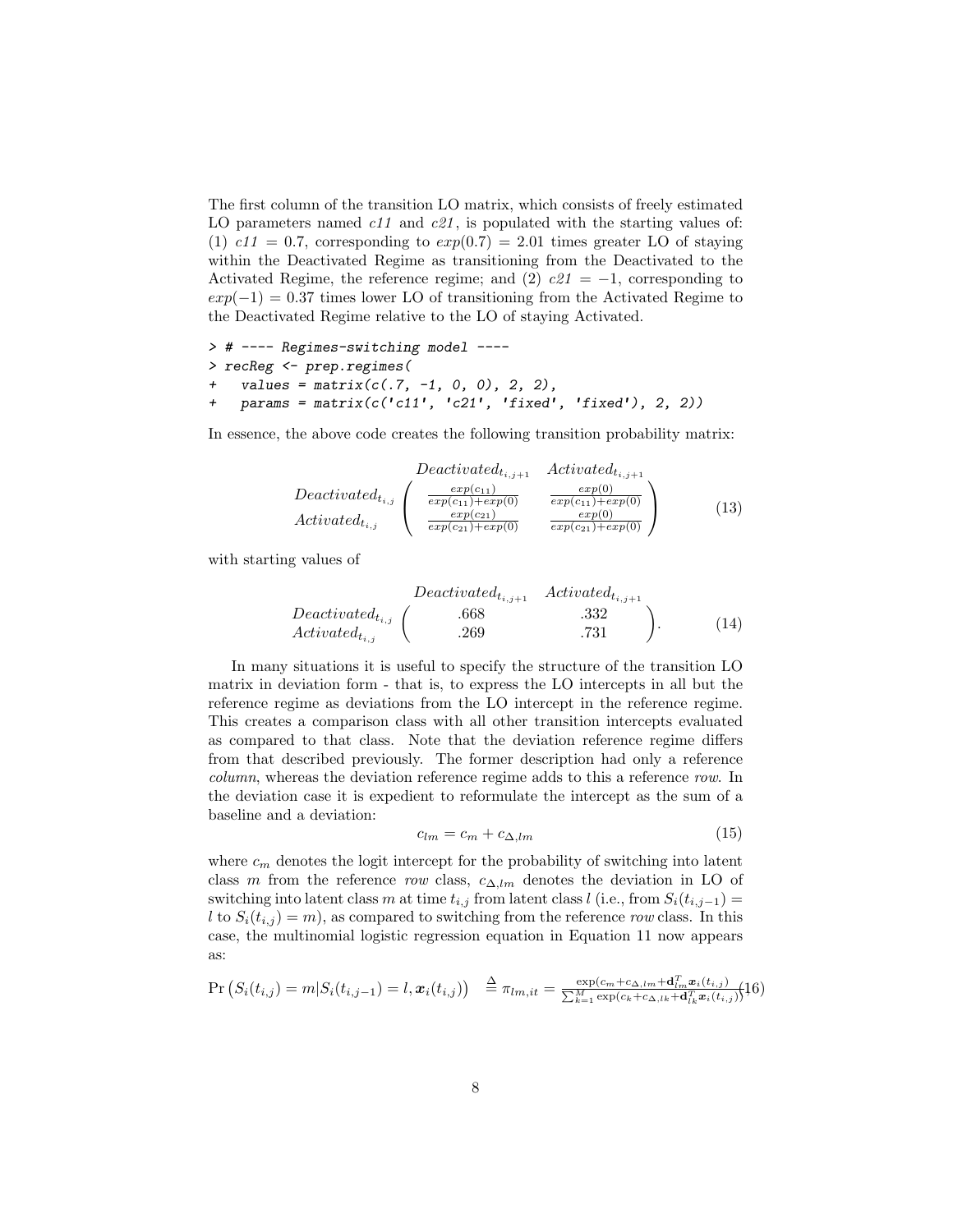and all parameters in Equation 16 can be summarized into

$$
\begin{bmatrix} c_{\Delta,11} & \mathbf{d}_{11}^T & c_{\Delta,12} & \mathbf{d}_{12}^T & \cdots & c_{\Delta,1M} & \mathbf{d}_{1M}^T \\ c_{\Delta,21} & \mathbf{d}_{21}^T & c_{\Delta,22} & \mathbf{d}_{22}^T & \cdots & c_{\Delta,2M} & \mathbf{d}_{2M}^T \\ \vdots & \vdots & \vdots & \vdots & \vdots & \vdots & \vdots \\ c_1 & \mathbf{d}_{M1}^T & c_2 & \mathbf{d}_{M2}^T & \cdots & c_M & \mathbf{d}_{MM}^T \end{bmatrix},
$$
(17)

if we use regime M for the reference row and hence have  $c_{\Delta, Ml} = 0$  for  $l = 1$ ,  $..., M.$  This allows the same parameter matrix structure for both the deviation form (Equation 17) and non-deviation form (Equation 12) of the regime switching probabilities by dropping the  $c_{\Delta,Ml}$  terms in the reference row and replacing them with the  $c_m$  logit intercepts. For convenience, both the deviation and the non-deviation form (Equations 16 and 11) are available in dynr. For identification purposes, we can again choose regime M as the reference column and impose the constraints that  $c_M = c_{\Delta,lM} = 0$  and  $\mathbf{d}_{lM} = \mathbf{0}$  for  $l = 1, \ldots,$ M to ensure that  $\sum_{m=1}^{M} \pi_{lm} = 1$ . Likewise, above we have shown an example that uses regime M for the reference row and column, but these are independent choices that can be made by the user. Users can specify regime-switching logodds in deviation form by invoking the optional argument,  $deviation = TRUE$  in the call to prep.regimes.

```
> recReg2 <- prep.regimes(
+ values = matrix(c(.8, -1, 0, 0), 2, 2),
   params = matrix(c('c_Deltail', 'c1', 'fixed', 'fixed'), 2, 2),+ deviation = TRUE, refRow = 2)
```
By default the reference row is set to the automatically detected reference column, but the code makes this choice explicit. Importantly, this code creates the same starting values as seen in Equation 14 but parameterized in the form of Equation 17. The deviation form can be extremely useful for testing hypotheses about the relationships between LO intercepts and for making constraints across regimes.

#### 1.3 Create and cook the model

After the recipes for all parts of the model are defined, the  $dynr_model()$  function creates the model and stores it in the dynrModel object. Each recipe (i.e., objects of class  $\frac{dynrRecipe}{}$  created by  $\frac{prep.*}{)}$  and the data prepared by  $dynr.data()$  are given to this function. The function requires  $dynamics$ , measurement, noise, initial, and data as mandatory inputs for all models. When there are multiple regimes in the model, the regimes argument should be provided as shown below. When parameters are subject to transformation functions, a transform argument can be added, which will be discussed in the second example. The dynr.model() function takes the recipes and the data and combines information from both. In doing so, this function uses the information from each recipe to write the text for a C function. Optionally, the C functions can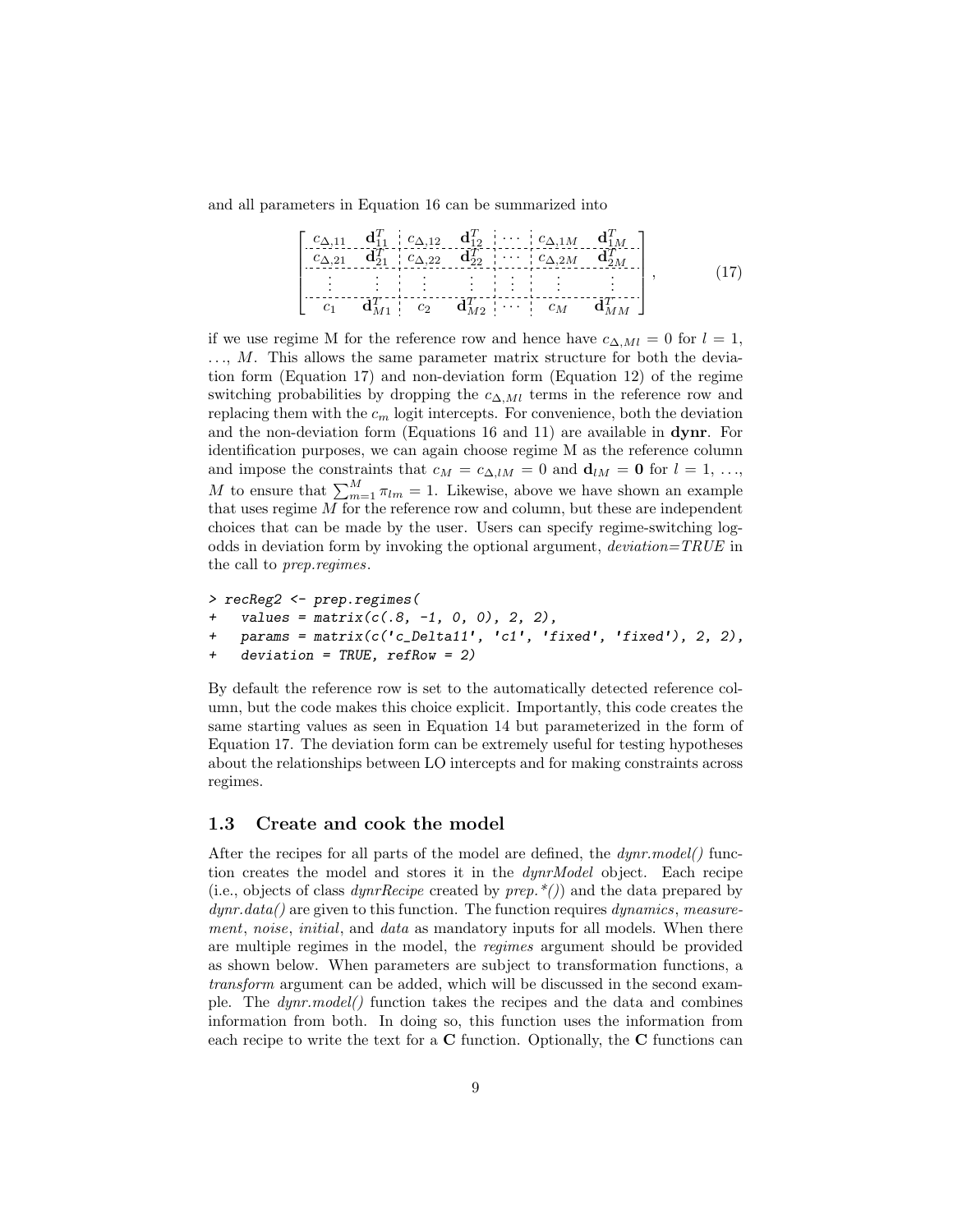be written to a file named by the outfile argument (i.e., "RSLinearDsicrete.c" in this specific example) so that the user can inspect the automatically generated C code. Ideally of course, there is no need to ever examine this file; however, it is sometimes useful for debugging purposes and may be helpful for specifying models that extend those supported by the  $\bf{R}$  interface functions. More frequently, inspecting the dynrModel object and "serving it" will provide the needed information.

```
> #---- Create model ----
>
> rsmod <- dynr.model(
+ dynamics = recDyn,
   measurement = recMeas.
   noise = recNoise.
   initial = recIni,regimes = recReg,data = EMGdata,+ outfile = "RSLinearDiscrete.c")
> #---- Create model and cook it all up ----
>
> yum <- dynr.cook(rsmod)
```
In the last line above, the model is "cooked" with the  $dynr.cook()$  function to estimate the free parameters and their standard errors. When cooking, the C code that was written by  $dynr_model()$  is compiled and dynamically linked to the rest of the compiled  $\bf{dynr}$  code. Then the  $\bf{C}$  is executed to optimize the free parameters while calling the dynamically linked C functions that were created from the user-specified recipes. There are two points worth emphasizing in this regard. First, the user never has to write C functions. Second, the user benefits from the C functions because of their speed. In this way, **dynr** provides an  $\bf{R}$ interface for dynamical systems modeling while maintaining much of the speed associated with C.

#### 1.4 Serve the results

The final step associated with **dynr** modeling is serving results (a  $dynrCook$ object) after the model has been cooked. To this end, several standard, popular S3 methods are defined for the  $dynrCook$  class, including  $coef(),$  confint(), deviance(),  $logLik()$  (and thus implicitly  $AIC()$  and  $BIC()$ ), names(), nobs(), summary(), and  $vcov()$ . These methods perform the same tasks as their counterparts for regression models (i.e., lm class objects). Besides, dynr also provides a few other model-serving functions. Here we illustrate in turn:  $summary(),$  $plot(),$  dynr.gqplot() (or autoplot()), plotFormula(), and printex(). The sum $mary()$  method provides a table of free parameter names, estimates, standard errors, t-values, and Wald-type confidence intervals.

> #---- Serve it! ----

> summary(yum)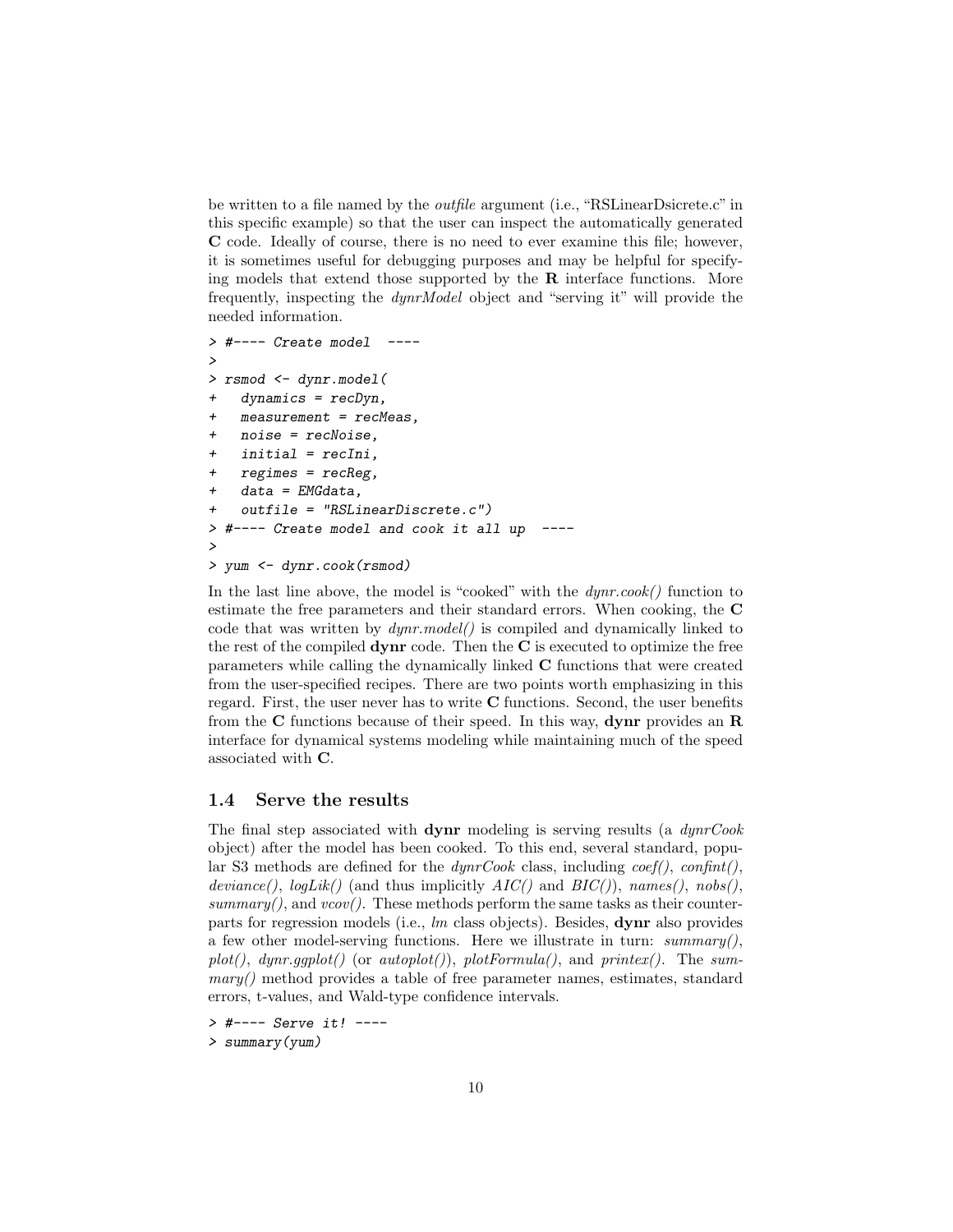These parameter estimates, standard errors, and likelihood values closely mirror those reported in [6, p. 755-756]. In the Deactivated Regime, the autoregressive parameter  $(\rho h \iota_1)$  and the intercept  $(\rho m \iota_1)$  are lower than in the Activated Regime. So, neighboring EMG measurements are more closely related in the Activated Regime and the overall level is slightly higher. This matches very well with the idea that the Activated Regime consists of bursts of facial muscular activities and an elevated emotional state. Similarly, the effect of the self-reported emotional level is positive in the Activated Regime and fixed to zero in the Deactivated Regime. In the nested model that freely estimated this covariate effect in the Deactivated Regime, it was estimated at -0.00258 with a t-value of -0.097 and thus was subsequently fixed at zero. So, in the Deactivated Regime there is no relationship between the self-reported emotional level and the facial muscular activity. Essentially, in the Activated Regime the facial EMG and the self-reported emotions become coupled, but in the Deactivated Regime they are unrelated. The dynamic noise parameter gives a sense of the size of the intrinsic unmeasured disturbances that act on the system. These forces perturb the system with a typical magnitude (i.e., standard deviation) of a little less than half a point on the EMG scale seen in Figure  $1(A)$ . Lastly, the log-odds parameters  $(c11 \text{ and } c21)$  can be turned into the transition probability matrix yielding

$$
Deactivated_{t_{i,j+1}} \n \text{Actual}_{t_{i,j+1}} \n \text{Actual}_{t_{i,j+1}} \n \text{Actual}_{t_{i,j}} \n \begin{pmatrix}\n .9959 & .0041 \\
 .0057 & .9943\n \end{pmatrix} \n \tag{18}
$$

which implies that both the Deactivated and the Activated Regimes are strongly persistent with high self-transistion probabilities. Next we consider some of the visualization options for serving a model.

The default  $plot()$  method is used to visualize the time series in a collection of plots: (1) a plot of time series created by  $dynr.gqplot()$  (or  $autoplot(),$ (2) a histogram of predicted regimes, and (3) a plot of equations created by plotFormula().

#### $> plot($ yum, dynrModel = rsmod, style = 1, textsize = 5)

The  $dynr.gplot()$  (or  $autoplot())$  method creates a plot of the smoothed state estimates overlaying the predicted regimes. It needs the result object and model object as inputs, and allows for plotting (1) user-selected smoothed state variables by default and (2) user-selected observed-versus-predicted values by setting a *style* to 2. An illustrative plot is created from the code below and shown in Figure 1(B).

```
> #pdf('./Figures/plotRSGG.pdf', height=7, width=12)
> dynr.ggplot(yum, dynrModel = rsmod, style = 1,
+ names.regime = c("Deactivated", "Activated"),
+ title = "(B) Results from RS-AR model", numSubjDemo = 1,
+ shape.values = c(1),
    text = element\_text(size = 24),
```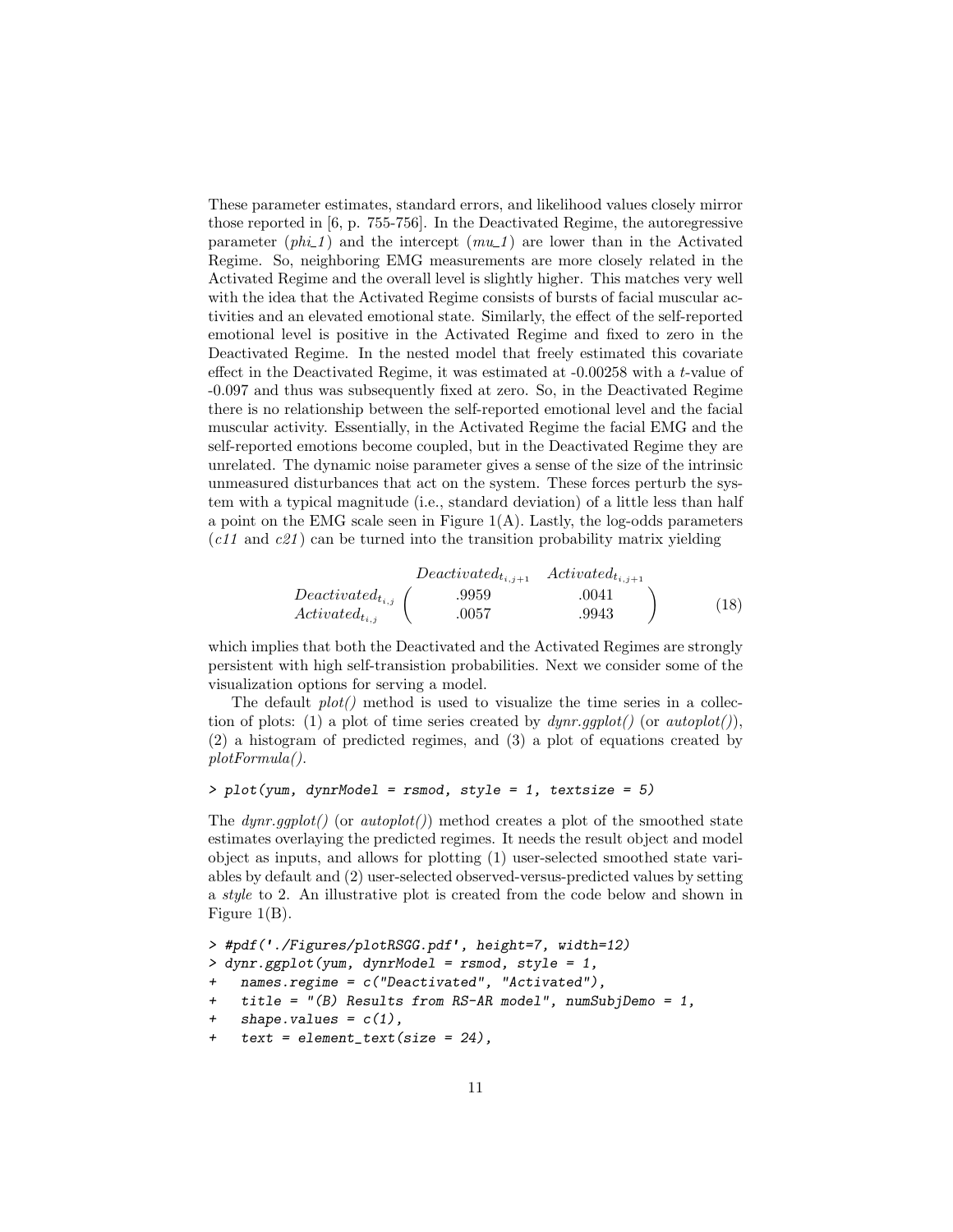```
is.bw = TRUE)
> #dev.off()
>
> autoplot(yum, dynrModel = rsmod, style = 1,
   names.regime = c("Deactivated", "Activated"),
+ title = "(B) Results from RS-AR model", numSubjDemo = 1,
    shape.values = c(1),
    text = element\_text(size = 16),
    is.bw = TRUE)
```
This shows that for the first 99 seconds the participant is in the Deactivated Regime, with their latent state  $\eta_i(t_{i,j+1})$  varying according to the lower autocorrelation model and having no relation to the variation in the self-reported emotional data in Figure  $1(A)$ . Then the participant switches to the Activated Regime and their latent state becomes more strongly autocorrelated and coupled to the self-report data. There follows a brief period in the Deactivated Regime around time=130 seconds with a subsequent return to the Activated Regime for the remainder of the observation. Of course, note that Figure  $1(A)$ shows the observed EMG data whereas Figure 1(B) shows the latent state which is related to the observed data by Equation 1.

For all users, the *plotFormula()* method can be used to display equations on R plots. Equations can be viewed in several ways after the model is specified: (1) with free parameter names and fixed values, as illustrated here in Figure  $2(A)$ , (2) with parameter starting values, or (3) after estimation with fitted parameter values as in Figure 2(B). Each of these desired characteristics can be embedded in the neatly typeset equations. The ParameterAs argument changes which of these characteristics is used in the equations. Here the user-supplied parameter names and estimated parameters are typeset in Figure 2 because ParameterAs was respectively given *names(rsmod)*, namely, the parameter names stored in the dynrModel object, rsmod, and  $coef(ymm)$ , namely, the estimated free parameter values stored in the dynrCook object, yum. Starting values for parameters are also possible values for this argument. The plotFormula() method does not require the user to install LATEX facilities and compile LATEX code in a separate step, and hence are convenient to use. To maximize the readability of the equations, it is only shown here using equations for the dynamic model and measurement model, which can be obtained by respectively setting the printDyn and printMeas arguments to true.

```
> plotFormula(dynrModel = rsmod, ParameterAs = names(rsmod),
```

```
printDyn = TRUE, printMeas = TRUE) +
```

```
ggtitle("A)") +
```

```
theme(plot.title = element_text(hjust = 0.5, vjust = 0.01, size = 16))
```

```
> plotFormula(dynrModel = rsmod, ParameterAs = coef(yum),
```

```
printDyn = TRUE, printMeas = TRUE) +
```

```
ggtitle("B)" +
```
+ theme(plot.title = element\_text(hjust = 0.5, vjust = 0.01, size =  $16$ ))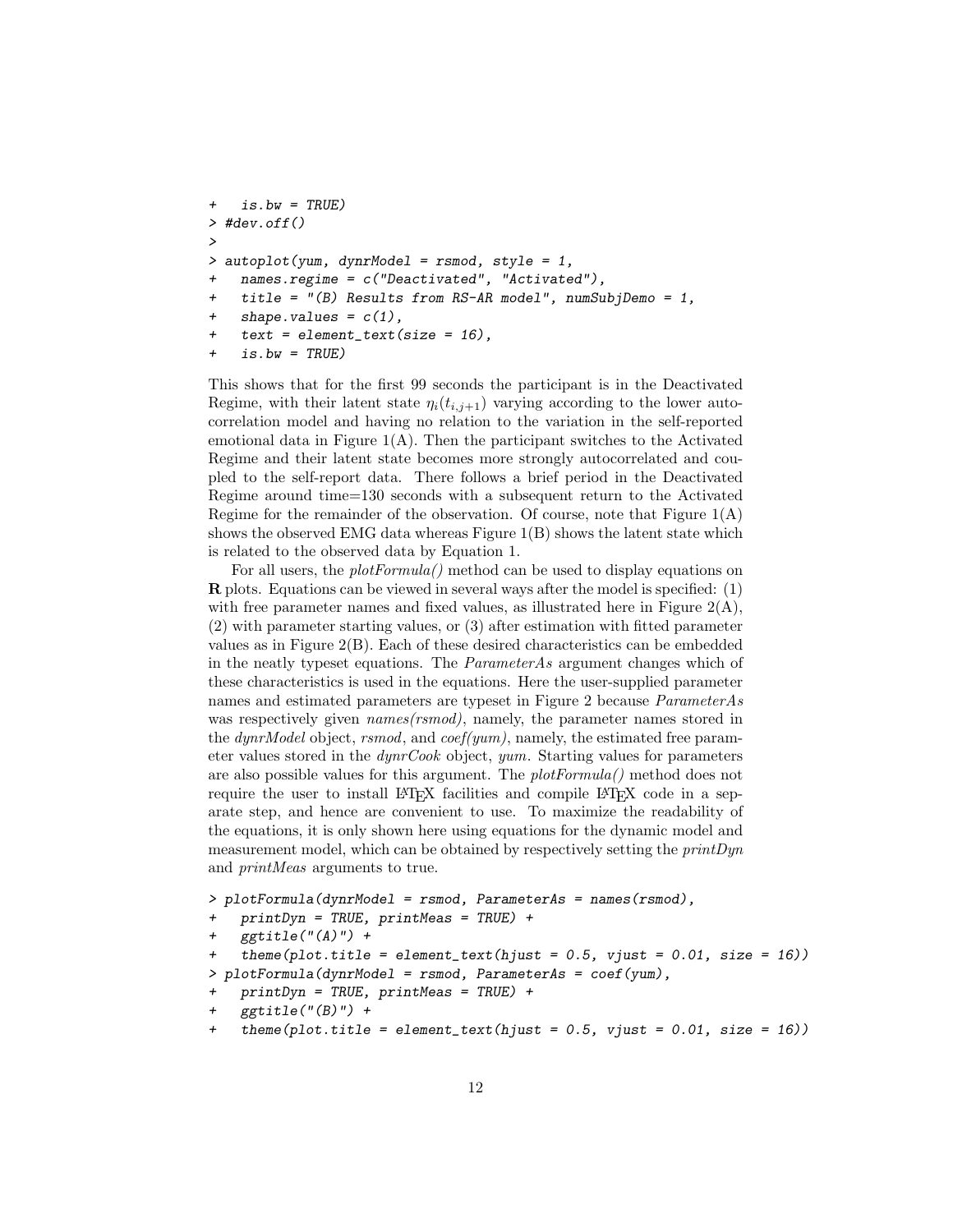We can see that the equations in Figure  $2(A)$  are precisely those from Equations 1 and 2 which we used to define the model except that we have fixed  $\beta_1$  to zero. If these equations did not match, it may indicate that we made a mistake in our model specification.

| ь                                               |
|-------------------------------------------------|
| <b>Dynamic Model</b>                            |
| Regime 1:                                       |
| $\eta(t+1) = 0.27 \times \eta(t) + w_1(t)$      |
| Regime 2:                                       |
| $\eta(t+1) = 0.47 \times \eta(t) + w_1(t)$      |
| <b>Measurement Model</b>                        |
| Regime 1:                                       |
| $iEMG = 0 \times SelfReport + 4.55 + \eta$      |
| Regime 2:                                       |
| iEMG = $0.46 \times$ SelfReport + 4.75 + $\eta$ |
|                                                 |

Figure 2: Automatic plots of model equations with (A) parameter names and (B) estimated parameters for the regime-switching linear state-space model.

Finally, for LAT<sub>E</sub>X users, the  $\text{printex}()$  method helps generate equations for the model in IAT<sub>E</sub>X form.

```
> printex(rsmod,
```

```
Parameters = names(rsmod),
```

```
+ printInit = TRUE, printRS = TRUE,
```

```
+ outFile = "RSLinearDiscreteYang.tex")
```
The ParameterAs argument functions the same as that in the  $plotFormula()$ method. Here we have selected to use the names of the free parameters as evidenced by giving names(rsmod) to the ParameterAs argument. In this case the initial conditions and regime-switching functions are included in the equations, as indicated by the printInit and printRS arguments being set to true. The LATEX code for the equations is written to the file specified, "RSLinearDiscreteYang.tex", which the user can then work with and modify as he/she wishes. Of course, this function is designed more as a convenience feature for users who are already using LAT<sub>EX</sub> as a writing tool and requires all the LAT<sub>EX</sub>-related facilities already in place on the user's computer. If so desired, the tex file can also be compiled within **R** and viewed as a pdf via the  $text2pdf()$  function in the tools library: